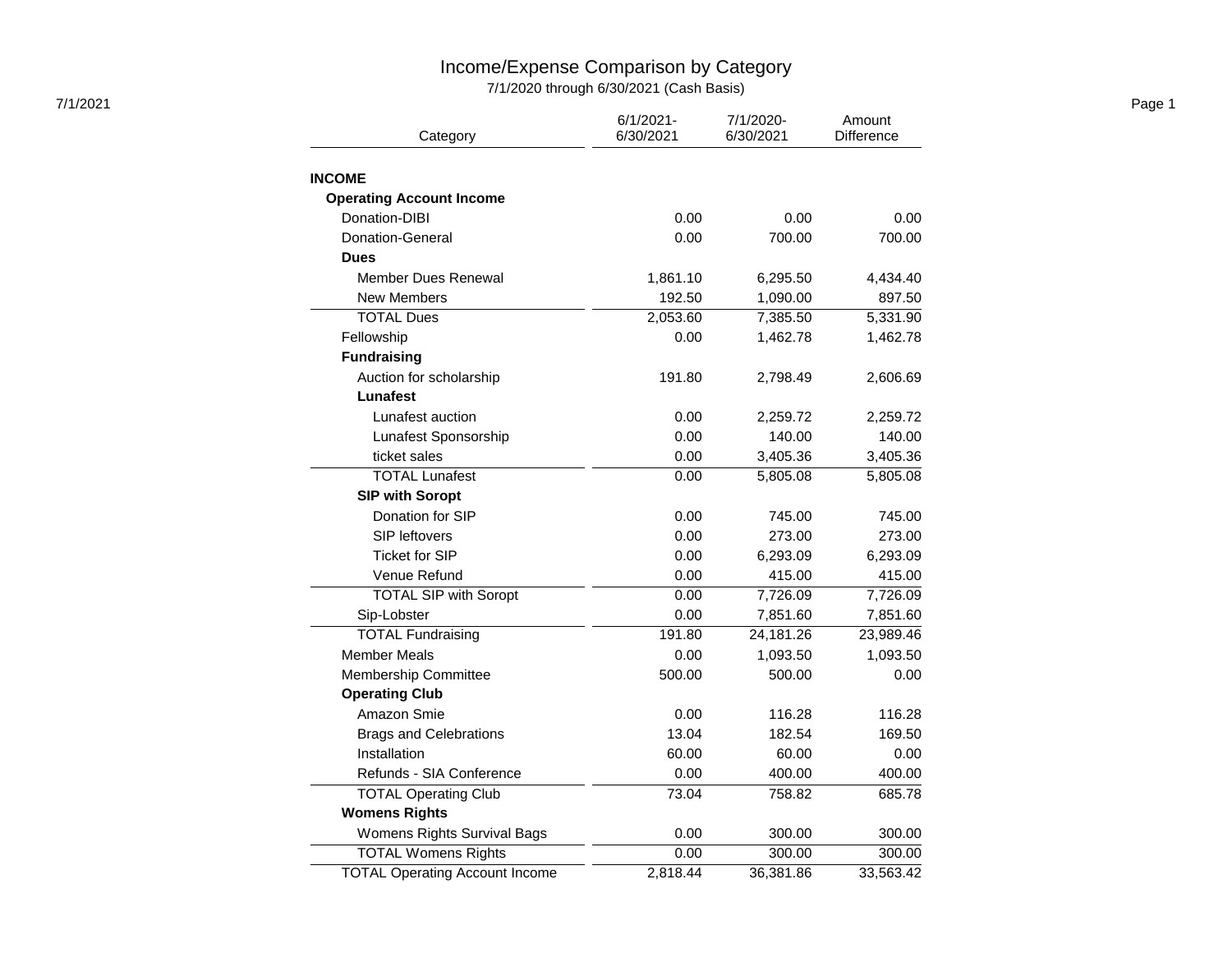## Income/Expense Comparison by Category

7/1/2020 through 6/30/2021 (Cash Basis)

| 7/1/2021 |                                       | $6/1/2021 -$ | 7/1/2020- | Amount            | Page 2 |
|----------|---------------------------------------|--------------|-----------|-------------------|--------|
|          | Category                              | 6/30/2021    | 6/30/2021 | <b>Difference</b> |        |
|          | <b>TOTAL INCOME</b>                   | 2,818.44     | 36,381.86 | 33,563.42         |        |
|          | <b>EXPENSES</b>                       |              |           |                   |        |
|          | Uncategorized                         | 0.00         | 0.00      | 0.00              |        |
|          | <b>Operating Account Expense</b>      |              |           |                   |        |
|          | Admin Expense                         | 0.00         | 15.00     | $-15.00$          |        |
|          | <b>Dues</b>                           |              |           |                   |        |
|          | Dues-Founder Region                   | 1,921.50     | 2,042.50  | $-121.00$         |        |
|          | Dues-SIA                              | 4,356.58     | 4,702.46  | $-345.88$         |        |
|          | Dues-SIRV Badges & Pins               | 0.00         | 133.75    | $-133.75$         |        |
|          | <b>TOTAL Dues</b>                     | 6,278.08     | 6,878.71  | $-600.63$         |        |
|          | <b>Education Committee</b>            |              |           |                   |        |
|          | Education-Scholarships 2020-202       | 0.00         | 12,000.00 | $-12,000.00$      |        |
|          | <b>Educational Committee Expenses</b> | 167.60       | 929.75    | $-762.15$         |        |
|          | Violet Richardson Award               | 0.00         | 500.00    | $-500.00$         |        |
|          | <b>TOTAL Education Committee</b>      | 167.60       | 13,429.75 | $-13,262.15$      |        |
|          | Fellowship                            | 0.00         | 2,640.00  | $-2,640.00$       |        |
|          | <b>Fundraising</b>                    |              |           |                   |        |
|          | Auctions for Scholarship              | 0.00         | 93.23     | $-93.23$          |        |
|          | <b>Luna Fest Movie</b>                |              |           |                   |        |
|          | Concessions                           | 0.00         | 552.84    | $-552.84$         |        |
|          | online auction                        | 0.00         | 120.00    | $-120.00$         |        |
|          | program                               | 0.00         | 95.15     | $-95.15$          |        |
|          | <b>TOTAL Luna Fest Movie</b>          | 0.00         | 767.99    | $-767.99$         |        |
|          | <b>SIP with Soropt</b>                |              |           |                   |        |
|          | Food for SIP                          | 0.00         | 2,435.41  | $-2,435.41$       |        |
|          | <b>TOTAL SIP with Soropt</b>          | 0.00         | 2,435.41  | $-2,435.41$       |        |
|          | SIP-Lobster                           | 0.00         | 4,895.26  | $-4,895.26$       |        |
|          | <b>TOTAL Fundraising</b>              | 0.00         | 8,191.89  | $-8,191.89$       |        |
|          | <b>Member Meals</b>                   | 0.00         | 1,215.50  | $-1,215.50$       |        |
|          | <b>Membership Committee</b>           |              |           |                   |        |
|          | Membership Committee                  | 0.00         | 35.68     | $-35.68$          |        |
|          | <b>Membership Events</b>              | 0.00         | 284.70    | $-284.70$         |        |
|          | <b>TOTAL Membership Committee</b>     | 0.00         | 320.38    | $-320.38$         |        |
|          | Operating                             | 0.00         | 104.95    | $-104.95$         |        |
|          | <b>Admin Expenses</b>                 | 495.13       | 1,322.26  | $-827.13$         |        |
|          | Founder Region Raffle Tickets         | 0.00         | 440.00    | $-440.00$         |        |